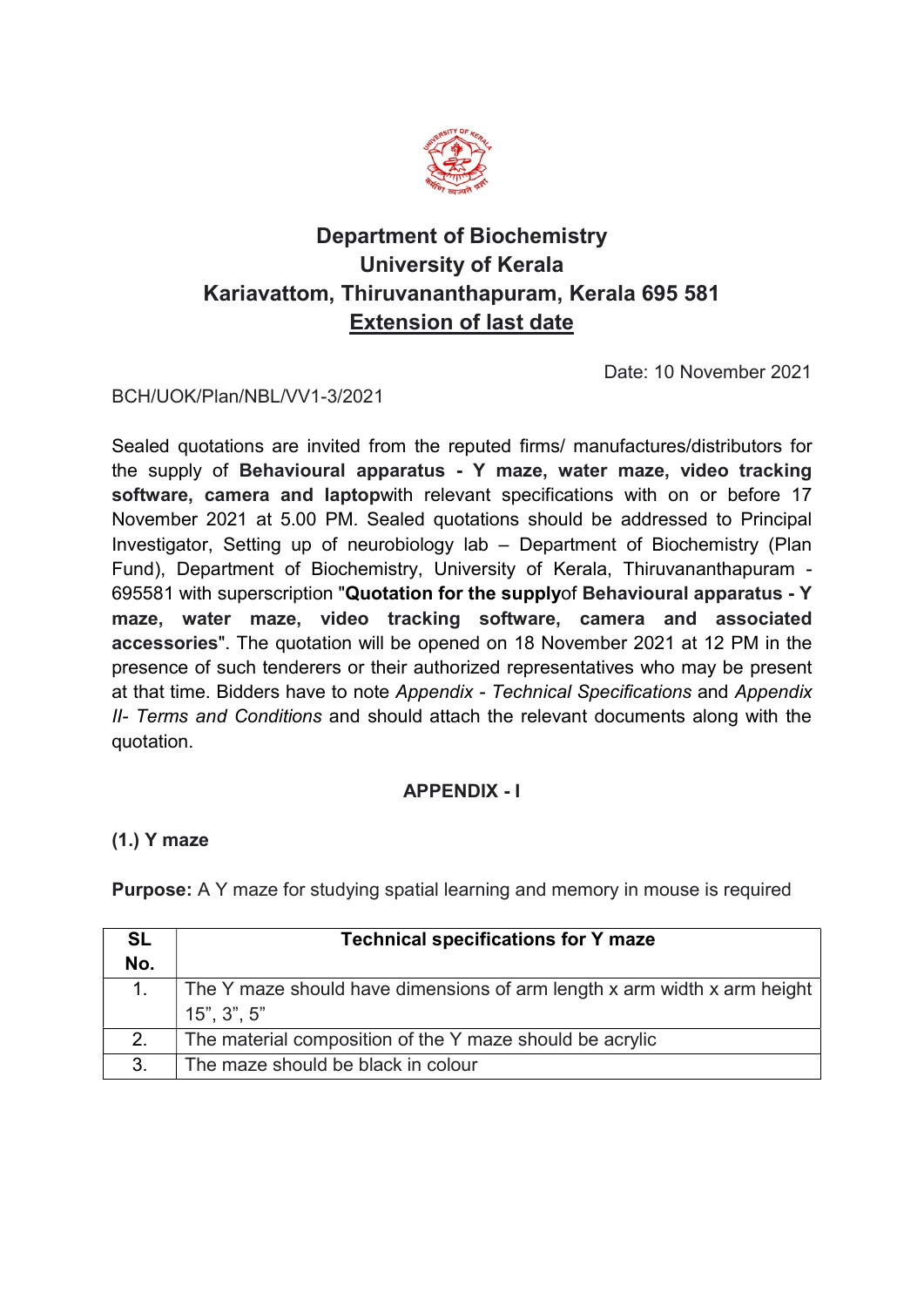## (2) Water maze

Purpose: A water maze for studying spatial learning and memory in mouse is required

| <b>SL</b>      | <b>Technical specifications for water maze</b>                           |
|----------------|--------------------------------------------------------------------------|
| No.            |                                                                          |
| 1 <sub>1</sub> | The water maze should have dimensions of 48" diameter, 3" height and 210 |
|                | <b>GAL</b> water capacity                                                |
| 2.             | The maze should be non-reflective and black in colour                    |
| 3.             | The tank material composition should be FRP or fibre reinforced polymer  |
| 4.             | The platform dimensions should be: rod height 12", squared base (LXW):   |
|                | 12" x 12", top square plate (LXW): 4" x 4", top round plate 4" diameter  |
| 5.             | The platform material composition of the water maze should be acrylic    |

## (3.) Video tracking software for maze

Purpose: A software is required to automate behavioural tests that can be used for water maze, Y maze, plus maze, open field, Barnes maze, light dark box, radial arm maze, forced swim test etc.

| <b>SL</b>      | <b>Technical specifications for video tracking software</b>                          |
|----------------|--------------------------------------------------------------------------------------|
| No.            |                                                                                      |
| $\mathbf{1}$ . | Track and analyze the behaviour, movement and activity of mouse without              |
|                | the use of sensor                                                                    |
| 2.             | Possess the feature of video or image capturing for presentation purposes.           |
| 3.             | Have the feature to track 4 animals in 4 different types of mazes                    |
| 4.             | Have the provision to record video files and tract video files                       |
| 5.             | Have the provision to save the video file without arena tracking overlay             |
|                | Be able to export data into an excel sheet for analysis.                             |
| 6.             | Have the feature to record and track tail suspensions apparatus experiment           |
|                | with individual start or all start functions at a time                               |
| 7 <sub>1</sub> | Have the facility for calibration and animal body length adjustment settings         |
| 8.             | Be able to provide data on distance travelled, body movement whilst                  |
|                | stationary, immobility, visit to zones, time spent in zones, part of body in         |
|                | zone, head out, contact to reward, rearing, head movement                            |
| 9.             | Have data logs: centre of mass data log in time (sec), activity (act) data log       |
|                | in distance (mm) and event counts, blob data log (time and event count),             |
|                | region of interest intersect data log, tracking line, excel data log, real time      |
|                | activity chart, latency file for recording start of activity in excel format, curled |
|                | up and stretch out parameter logs.                                                   |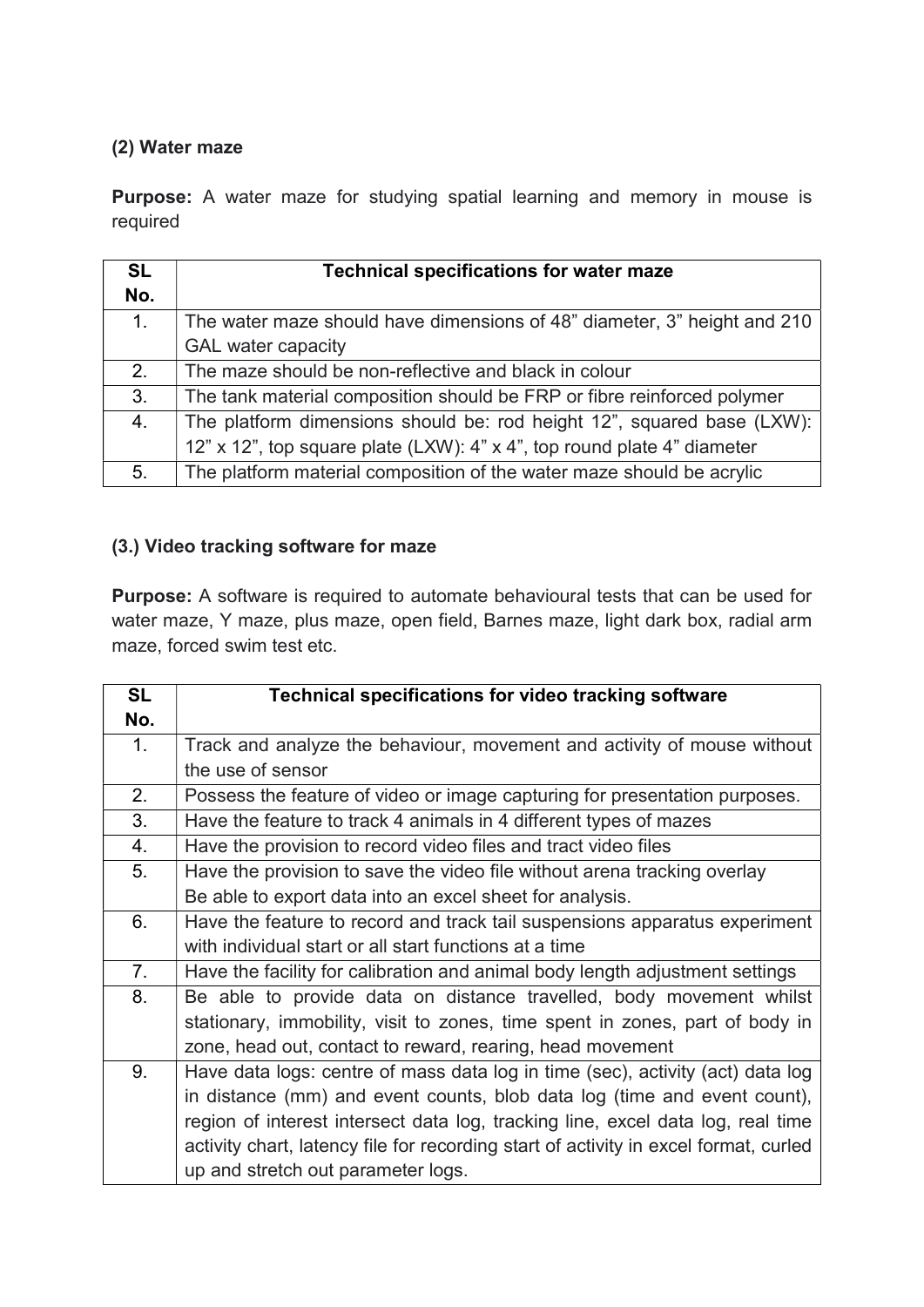| 10 <sub>1</sub> | The software license should have a lifetime validity without any periodic |  |  |  |  |  |
|-----------------|---------------------------------------------------------------------------|--|--|--|--|--|
|                 | renewals                                                                  |  |  |  |  |  |

#### (4.) Camera for the maze

| <b>SL</b><br>No. | <b>Technical specifications for camera</b>                                                                                              |
|------------------|-----------------------------------------------------------------------------------------------------------------------------------------|
| 1 <sub>1</sub>   | A quality camera with CMOS sensor with resolution of 1280 x 720 pixels<br>along with USB cable of 5 feet                                |
| 2.               | The camera should be provided with a stand for holding the camera with<br>140 degree rotation and possible extension of 7 feet or more. |

#### (5.) Laptop

| <b>SL</b>        | <b>Technical specifications for Laptop</b>                                 |
|------------------|----------------------------------------------------------------------------|
| No.              |                                                                            |
| 1 <sub>1</sub>   | Processor: 11 <sup>th</sup> Generation Intel Core i5 Core Processor (8 MB) |
| 2.               | Windows 11 Home or Windows 11 Pro (Genuine)                                |
| 3.               | Memory 8 GB                                                                |
| $\overline{4}$ . | Harddrive 256 GB                                                           |
| 5.               | Backlit keyboard with numeric keyboard                                     |
| 6.               | Intel UHD Graphics with shared graphics memory                             |
| 7.               | Driver for wireless card                                                   |
| 8.               | Wireless and bluetooth                                                     |
| 9.               | Powercord                                                                  |
| 10.              | Laptop bag/ case                                                           |
| 11.              | Microsoft office license (Genuine)                                         |
| 12.              | Security software (Genuine)                                                |
| 13.              | Battery 3 cell battery                                                     |
| 14.              | Display 15.6 inch or more with antiglare display                           |
| 15.              | Adapter 65W AC adapter                                                     |
| 16.              | Warranty of 3 years comprehensive of charger and battery                   |

### APPENDIX – II

#### Terms and conditions

1. The prices quoted should be that applicable for educations institutions (5% GST)

- 2. The item should have a warranty of 3 years
- 3. The firm should extend service within 3 days.

4. Prices are to be quoted FOR DESTINATION (Department of Biochemistry, University of Kerala, Kariavattom). The prices quoted should clearly indicate the 4